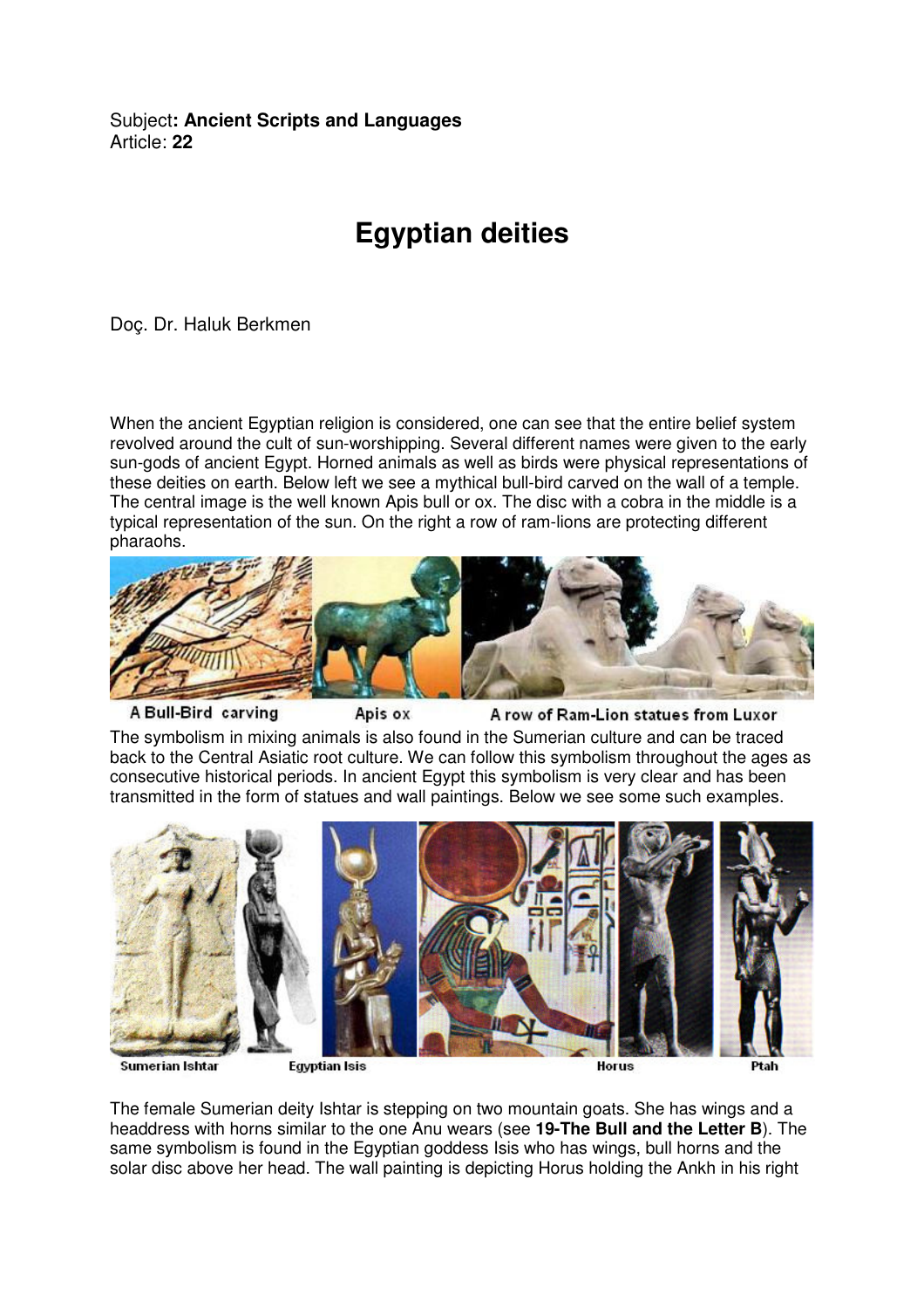hand and the solar disc encircled by the cobra named Khut stands above his head. On the right we see the half man half goat deity named Ptah.

In Chapter 6**, Universal Symbols**, the connection of the Ankh to the solar disc and to the + sign was discussed. The hawk-headed Horus as well as Ra, Amun and Atun are all different names and representations of the same sun-god. Lewis Spence says (1):

**Ra, the great god of the sun, appears to have occupied a prominent position in the Egyptian pantheon at a very early period. The Egyptians of later days appear to have thought that the name was in some way associated with creation. Sun-worship in Egypt was very ancient, and it is probable that a number of sun-cults became fused in that of Ra.**

Although almost all of the Egyptian deities had a half human half animal form, only **Ra** was an exception and was represented by the solar disc –a circle with a point in the center-. This representation has its roots in the early ON symbol of the Proto-language (see Chapter 7, **The Minoan culture**). I am of the opinion that Ra was imported from the Sumerian culture and his name came from **Dingir**, the main Sumerian deity.

In the Sumerian pictographic writing system the sky was represented by a six-pointed star and the sun by a circle with a dot at the center. When the Sumerians wanted to write "dingir" they drew the two symbols next to each other, as shown below. Dingir was the sun-god residing in the sky. This way of writing Dingir was logical because the Sumerian language was agglutinative and words could be created by adding suffixes.

In fact **Dingir** comes from the Central Asiatic **Ting-ri** or **Tengri**, still existing as **Tanrı** in Turkish. Words similar to Tengri (meaning God) can be found in many remote parts of the world. Examples are: **Tengeri** for the Central Asiatic Buryat Turks, **Tıngır** for the Tartars of Crimea, **Tanka** for the North-American Indians, **Tangaroa** for the Pacific islanders, **Tian** for the Chinese and **Tin** for the Etruscans. The ancient Egyptians adopted the solar disc standing for the suffix **–ri** as the name of the sun-god and called it **Ra**, as shown below.



Actually, not only **Ra** but also **Horus** is known to be related to the sun. Hor-us (Hor is) was adopted as the sun-god by the Romans during the Ptolemaic era. In time **Hor** became part of the Latin language and found its place in words such as "horizon", "horizontal", "horoscope" and even "hour" in English and "heure" in French.

Another deity related to the sun is **Ptah**. He personified the rising sun, or, rather the early morning sun, immediately after it has risen (2). **Aton**, one of the most prominent sun-gods of Ancient Egypt came in time to signify both the sun-god and the actual solar disk. It was during the reign of Akhanaton "**Ak-Han-Ata-On**" which lasted only 17 years -from 1379 BC to